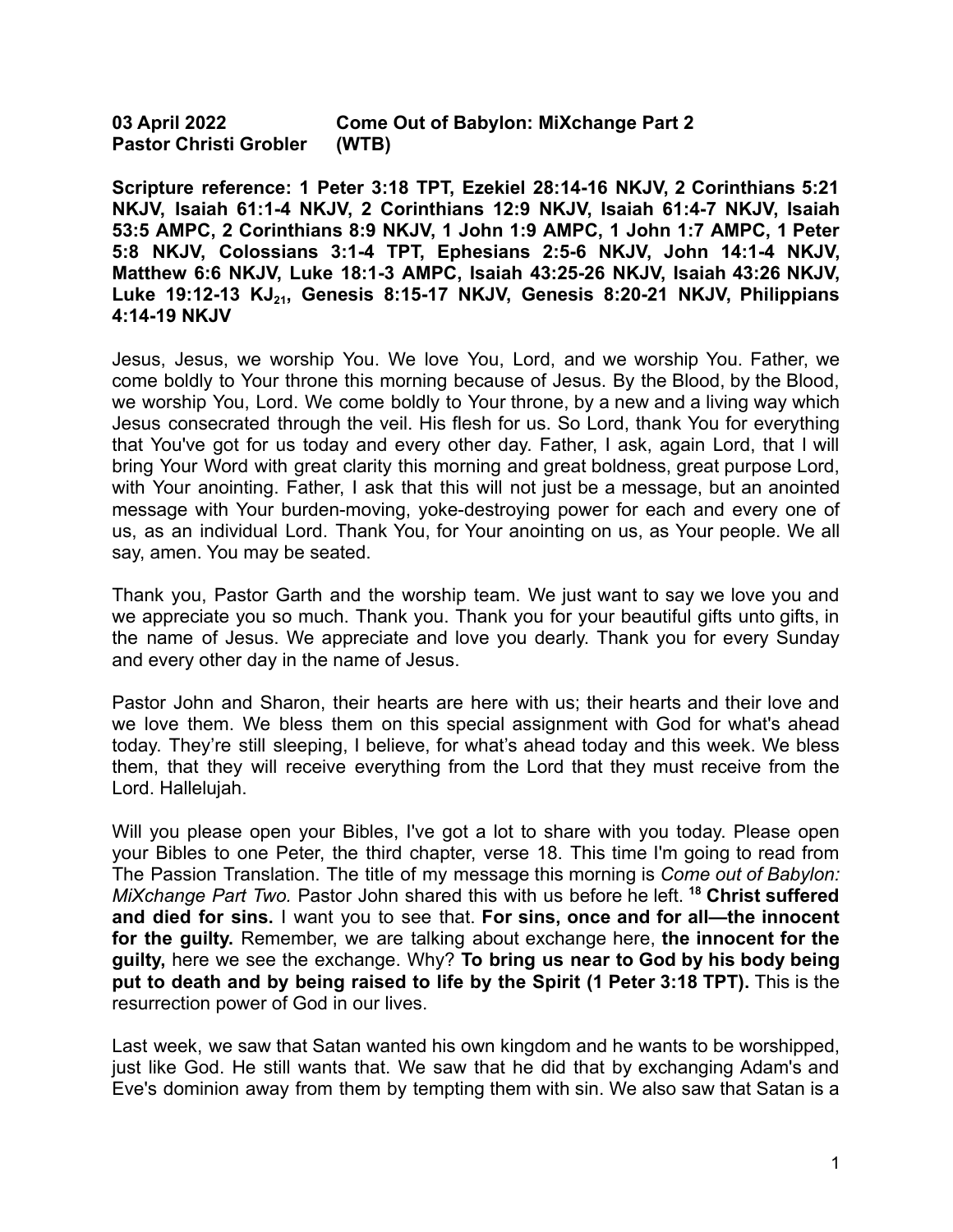master trader. I just want to take you back to Ezekiel 28, verse 14 to 16, in the New King James, just so that your eyes can see the scripture again. Verse 14, **<sup>14</sup> "You** *were* **the anointed cherub,** that means angel, **who covers; I established you; You were on the holy mountain of God; You walked back and forth in the midst of fiery stones. <sup>15</sup> You** *were* **perfect in your ways from the day you were created, till iniquity was found in you. <sup>16</sup> "By the abundance of your trading You became filled with violence,** the Word says, **And you sinned; Therefore I cast you as a profane thing out of the mountain of the Lord,** that's very important**;** and the Lord said, **And I destroyed you, O covering** angel, **cherub, From the midst of the fiery stones (Ezekiel 28:14-16 NKJV).** God allowed Satan to trade in heaven. It was good for a while, till iniquity was found in his heart. I just want to remind you of what we said last week, and if you have missed last week's message, please get that message to get everything that we are going to talk about today**.**

To trade means *to exchange, to do business, to barter.* We also said that to trade or to exchange is the basis of every economy. It's the way all kingdoms will expand, the kingdom of God and the kingdom of darkness. That is why and how we exchange daily is so important. We know that Adam and Eve disobeyed God and sinned, but we also understand that Satan made use of that moment to exchange with them. Remember, we've said that Satan needed to exchange something for something, or it will not be a proper exchange. Satan came to exchange sin for the dominion of the earth with Adam and Eve. Satan comes the same way still today to exchange with you and me. He tempts us, offers us something which will always look very appealing, to exchange something away from us.

We give God all the glory today, because Satan thought he out-traded God. But let's go to second Corinthians. Last week, we quickly looked at it. Today, we're going to go into more depth about that. I've shared with you one Peter three, 18. But now second Corinthians five, 21, the New King James. It's says, God the Father, **<sup>21</sup> He made** Jesus **who knew no sin** *to be* **sin,** and we are going to talk a little bit about sin today**.** We've got to call sin, sin. We've got to - **that we might become the righteousness of God in Him (2 Corinthians 5:21 NKJV).** Here's the exchange I want you to see. Jesus took our sin to give us His righteousness. This is very important. This is the great exchange. Before the foundation of the world, the Lamb was slain. Before the enemy knew anything, God was the one who made the first trade. The first and most wonderful exchange.

I am going to take you back to one Peter three, 18 in The Passion. Faith comes by hearing and hearing the Word of God. **<sup>18</sup> Christ suffered and died** for what? **For sins once and for all,** sin. When we repent, and we should make a lifestyle. We must have a lifestyle of repenting when we sin, then there is no sin problem anymore. **<sup>18</sup> Christ suffered for sins once and for all, the innocent for the guilty.** Pastor John shared with us in his last message before going to America, *the great thing is that if the Holy Spirit can bring Jesus to life, then He can bring anything in your life to life.* This is the resurrection power of God, when we exchange with Him, and we must, we are going to talk about that today. When we exchange with His Word and the truth, there is nothing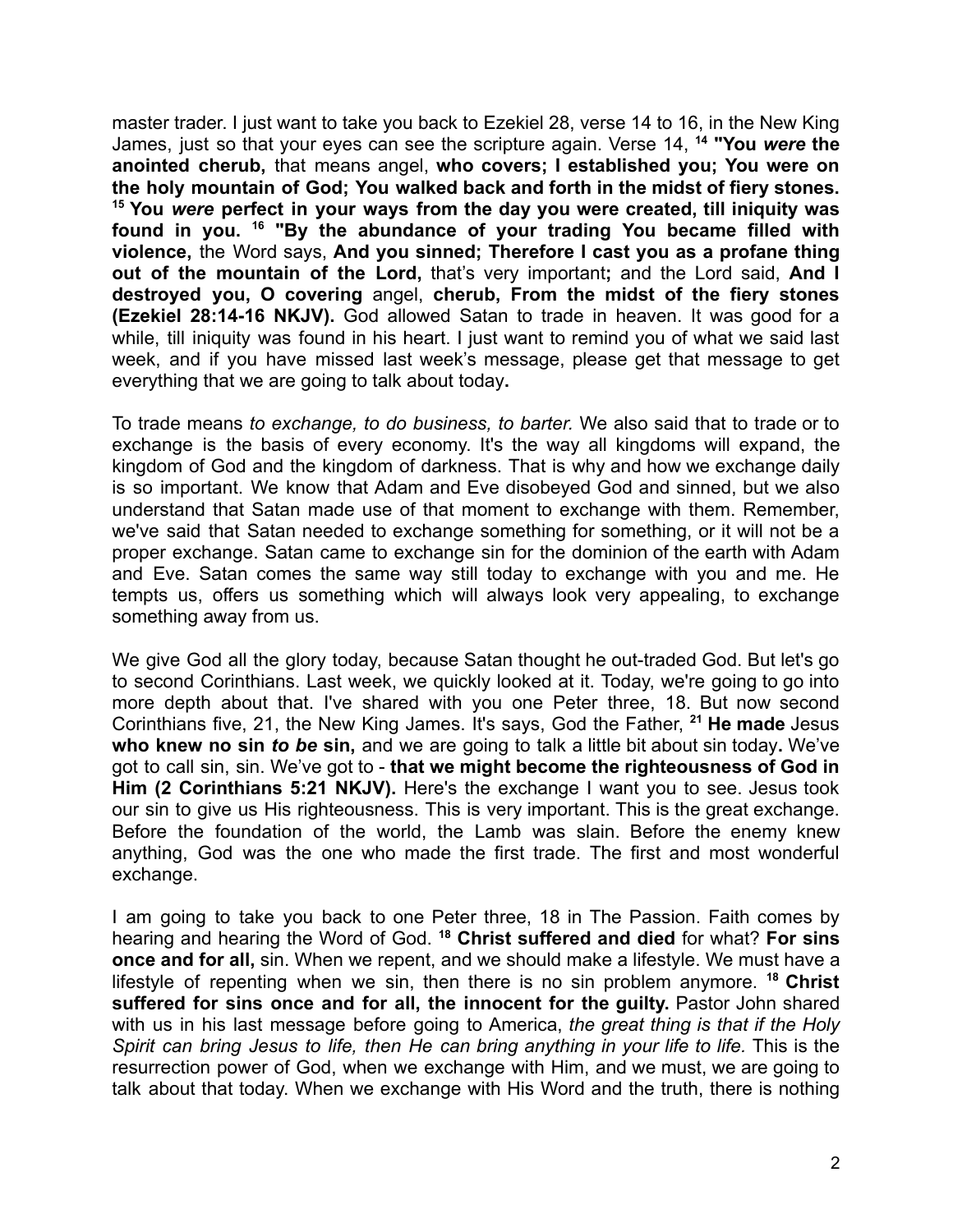in your life that is too dark, too bad, too sick, too severe, too poor, that He cannot bring it to life. This is the truth for us today, this is the truth.

The whole purpose of the cross was to make this trade. Please go to Isaiah 61 verse one to four, New King James this morning. This is a powerful passage of scripture. That's why I prayed and it's in my heart today that we have ears to hear, that we will come and exchange with the Lord to receive the burden-moving, yoke-destroying power of God. We need that in our lives. Isaiah 61 says, verse one, **<sup>1</sup> The spirit of the Lord is upon me**. Now I will mention it again, but the last part of the book of Isaiah is talking about Zion, the Church. So, please understand, this is in the Old Testament, but the Holy Spirit is speaking to the Church here. We are Zion. **<sup>1</sup> The Spirit of the Lord is upon Me, because the Lord has anointed Me to preach good tidings to the poor**. That's the first exchange, you don't have to be poor no more.

**He has sent Me to heal the brokenhearted, to proclaim liberty to the captives, and the opening of the prison to those who are bound.** We are already looking at the exchanges here. Look at verse two, **<sup>2</sup> To proclaim the acceptable year of the Lord and the day of vengeance of our God; to comfort all who mourn.** You can always exchange your mourning for His comfort. I like the third verse, **<sup>3</sup> To console those who mourn in Zion,** the Church, **to give them beauty for ashes.** Look at the exchange, **the oil of joy for mourning, the garment of praise for the spirit of heaviness.** Look how important this is, **that we may be called trees of righteousness.** Remember, He died to take our sin so that we can take His righteousness. Now when we do that, when we do that we become and **we will be called trees of righteousness, the planting of the Lord, that He may be glorified**.

Isaiah, the prophet, is saying, "Come on church, there is a trade here, an exchange you are able to make. Come and make it." I want to put your eyes on verse three, again. Isaiah 61, verse three, **I will give you beauty for** your **ashes, the oil of joy for mourning, the garment of praise,** I will exchange **for the spirit of heaviness**.

Bring your mourning. If you're not going to do this, you're not going to partake of the great exchange. You are able to bring your ashes for His beauty. What are your ashes? Those are the burn-up places in your life. Those places of failure, which seems over and final, where it looks like nothing good will happen, all hope is gone. That is what ashes is. But your life is changing today, because you've got to come and make the exchange. If we come to exchange this way, what will happen? I've asked them to keep verse three on the board a little bit for us. **<sup>4</sup> That we may be called trees of righteousness, the planting of the Lord that He may be glorified (Isaiah 61:1-4 NKJV).**

When we make the exchange every day, listen to this, a transformation happens. We receive His life, the resurrection power. We are being transformed from weakness to strength, from mourning to joy, from poverty to riches, by the resurrection power of our God, we are being transformed. That's why we are and will be called trees of righteousness. Look at second Corinthians 12, nine. I'm quickly going to show you a few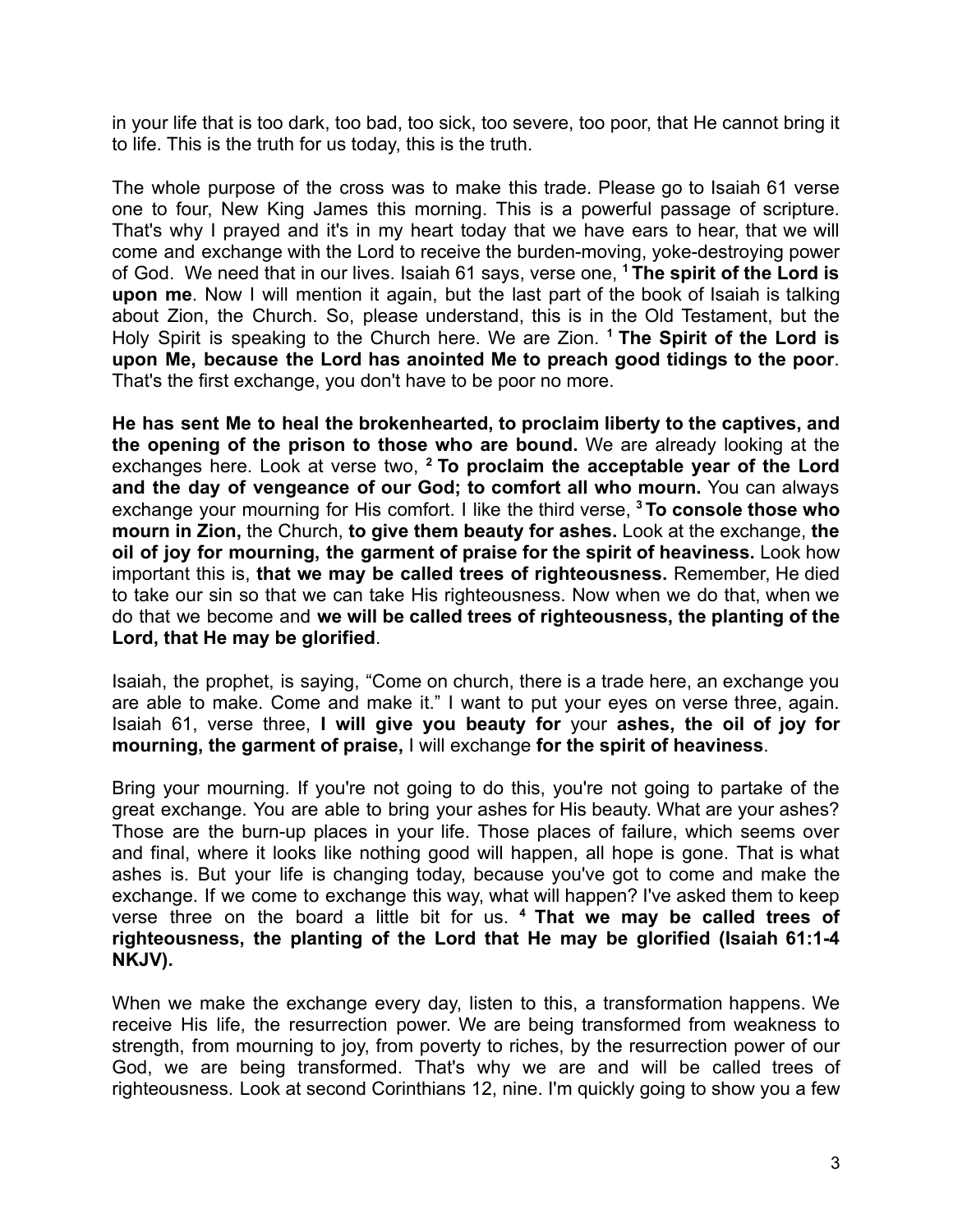exchanges here. This one is powerful. I'm so grateful what the Holy Spirit gave the Apostle Paul here. He said to me, **<sup>9</sup> My grace is sufficient for you. For my strength is made perfect in your weakness (2 Corinthians 12:9 NKJV).**

I can tell you truly today, I'm exchanging every single day from all the messages that we receive. I'm saying, "Lord, Your strength is made perfect in my weakness." Then we are being transformed to become trees of righteousness. Please look at Isaiah 61. I'm going to take you a bit further today, from verse four to seven, still in the King James. As we undergo this transformation, I want you to see what these people will do when they come to exchange. The prophet says, "There's an exchange to be made here." And you're going to now see it throughout the whole Word. Verse four and **they**; 'they' are the ones from verse one, that do what the prophet says, "Come, there's an exchange." **<sup>4</sup> And they shall rebuild the old ruins, they will race up the former desolations, they will repair the ruined cities and the desolations of many generations.** Verse five, **<sup>5</sup> Strangers shall stand and feed their flock**; yes Lord. **And the sons of the foreigner shall be your plowmen and your vinedressers.** Verse six, **<sup>6</sup> But you shall be named the priests of the Lord. They shall call you the servants of our God, you shall eat the riches of the Gentiles and in their glory you will boast.**

Now from verse seven, I want you to pay attention because more exchanges are coming. Look at verse 7. **<sup>7</sup> Instead**, here's the exchange, **<sup>7</sup> Instead of your shame, you will have double honor. Instead of confusion, you will rejoice in your portion. Therefore in the land, they will possess double; everlasting joy will be theirs (Isaiah 61:4-7 NKJV).** Well, people I just want to tell you I've decided because my exchange is so important before God. Your exchange is so important before God. Satan will not stop coming to tempt us. We sang it this morning, the enemy comes to tempt us, he comes to steal. Last week we saw how Satan came to tempt Jesus.

Satan wanted to exchange all those things that belongs to Jesus away from Him. The devil wants to hinder our walk with God. He will do anything to stop us from accessing our destiny and our inheritance in Christ Jesus. When we are ignorant of these things, we are easy to manipulate, we are weak and easily let into deception and slavery. Many times people do not value their inheritance. Satan comes quickly to offer them an appealing easy way out for the glamour of this world.

History is full of this. Pastor Sharon showed us how cultures would trade in the past with false gods for prosperity by offering their children to Molech. Can you see what we are talking about? *MiXchange* that God gave Pastor John. This includes *I Will Take the Children*, because it depends if we are changing, exchanging with God and His plans or with Babylon. The trade and the exchange, when Satan comes to do that, he trades and exchanges away the blessings and the inheritance that God has for us for prosperity that the world system offers.

You see, Satan does not know what's written in your book. He does not know. The devil does not know the plans that God has for you. Therefore he must come quickly to entice you with what looks good in the world to trade away the very thing that God has for you.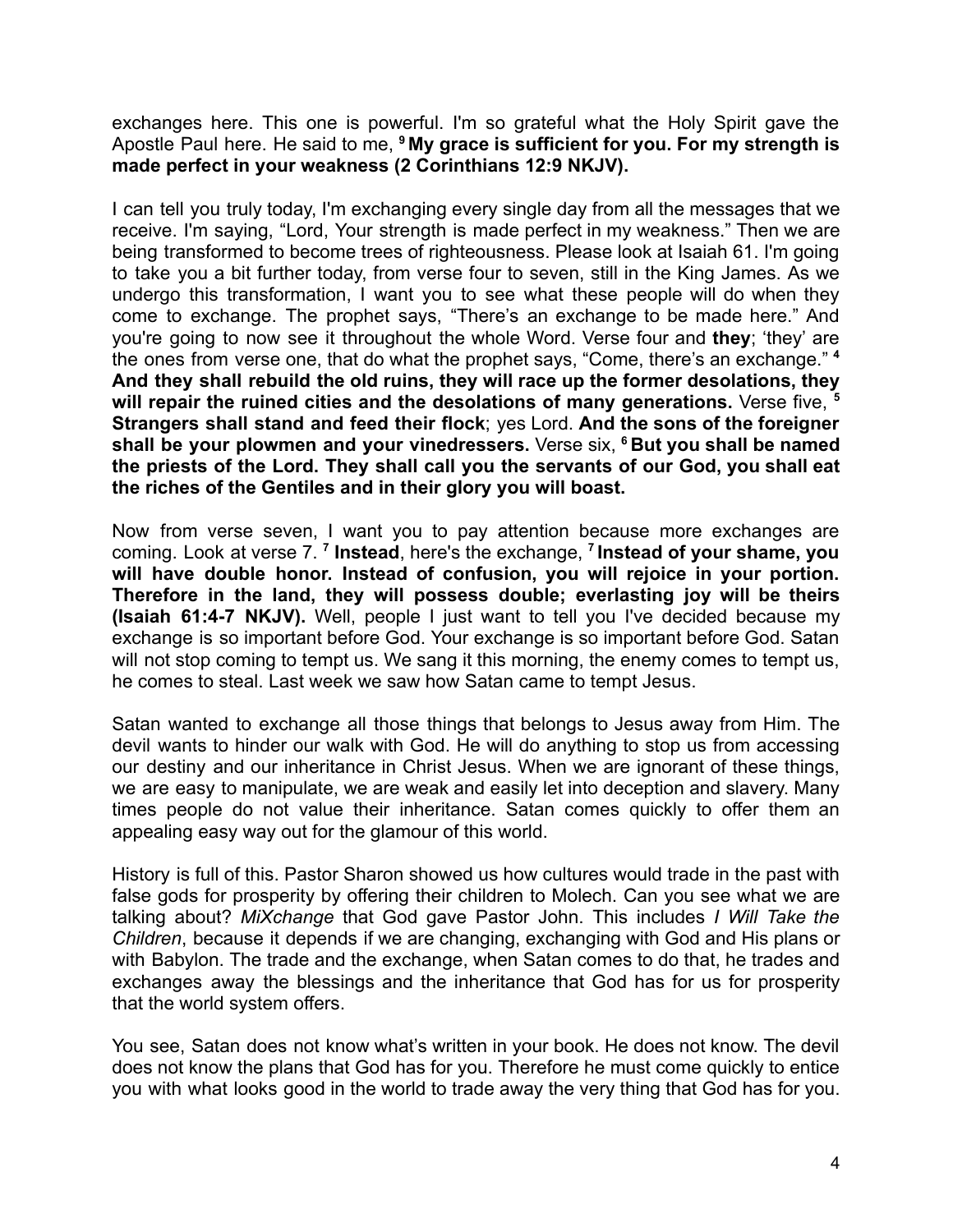Everyday we exchange. Whenever you feel depressed, you exchange it for the oil of joy. We've got choices to make here. Every time you do not allow heartache or depression, every time you do not allow a bad day to rule over you, you are being transformed. You are being transformed, by being raised to life by the Spirit, the resurrection life that Christ is exerting in all of us right now.

I want to take you to Isaiah 53. All glory belongs to our Lord. Jesus on the cross took our pain, He took our diseases and gave us health. I want you to listen to this. Healing is a trade. It's an exchange. Isaiah 53, verse five, The Amplified, **<sup>5</sup> But He was wounded,** for what? What exchange? **For** my and your **transgressions, He was bruised for** my and your **guilt and iniquities**; you can and you must come and exchange. **The chastisement [needful to obtain]** for my and your **peace and** our **well-being was upon Him and with His stripes** and by His stripes **[that wounded] Him we are healed and** we are **made whole (Isaiah 53:5 AMPC).** Praise the Lord.

By faith, everyday, Pastor Sharon shared with us, we have to come up in our healing. If we think what this virus did was the last, then we are already deceived. We have to come up in our healing. So, we come for all the benefits that Jesus paid for us on the cross.

I would love for you to go to second Corinthians eight, nine. Look at this very important exchange. Also, from the New King James Bible. Most of the Scriptures today will be from the New King James. **<sup>8</sup> For you know the grace of our Lord Jesus Christ**, **that though He was rich, yet for your sakes, He became poor, that you through His poverty,** we see the exchange again, **might become rich (2 Corinthians 8:9, NKJV).** Now the Apostle Paul is talking about finances here. He was seeking to establish giving in this church that he has started. Paul does not say that Jesus became bankrupt, so that you and me could become rich spiritually. He's not talking about that. No, Paul is saying that for our sake, Jesus left the riches of Heaven, died on the cross, taking absolute poverty and lack on Himself.

Jesus, like Pastor John shared with us, was not poor while He was on the Earth. He had many material blessings to take care of Him and His disciples on assignment. We have the best here on the e arth on assignment, and we should, we should. The poverty spoken of in this verse is the way He was stripped, and the loss of all things. He has paid for our sins on the cross. As Jesus suffered on the cross, part of what He did was to take our poverty. He exchanged His riches for our poverty. Now, this allows us today, to receive from this exchange. Now the spirit of poverty has no longer the right to dominate our lives because of the exchange Jesus made. From Isaiah we have to come to exchange everyday for what Jesus paid for on the cross for you and me.

Exchanging is a spiritual activity. To exchange is something that we must do. So, what must we do if we want this to be a reality in our lives? Well, repentance is the first step, if we want to receive everything that Jesus made available for us on the cross. Repentance is not just saying, "Sorry, Lord," and then you go on with your life. Repentance means you come before God and you say, "Forgive me Father, I have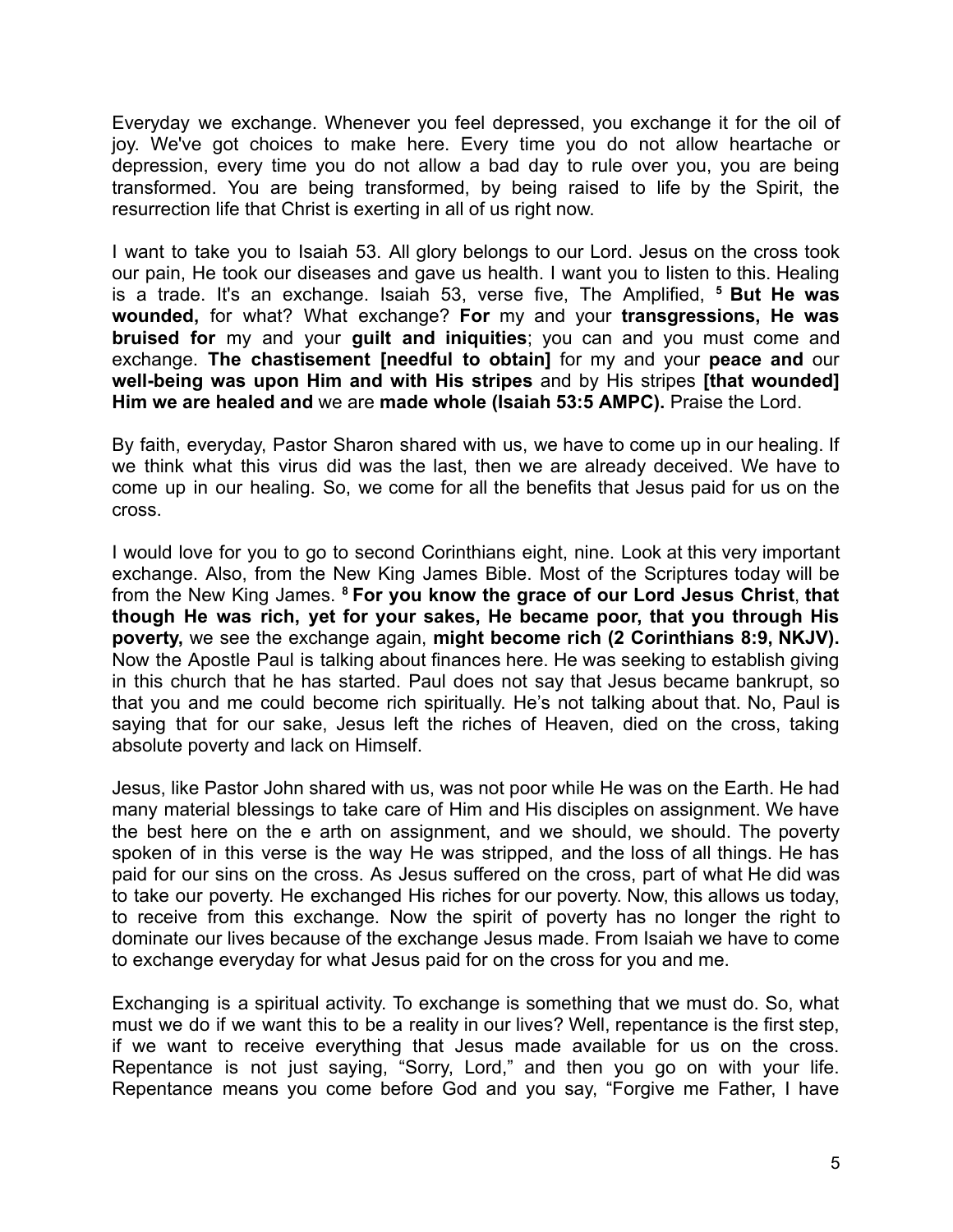sinned." You acknowledge that you did exchange with the enemy when he came to tempt you. Lord, we only now realise how Babylon impacted us, how we have exchanged with the enemy to trade with Babylon. So Lord, and when he tempted us and offered us a different way than God, in many cases, we took it. Now we come to repent. Also, we need to understand that the enemy could take blessings from you and me because now we understand that an exchange actually happened in those moments where Satan took things from us.

We have to understand that Jesus dying on the cross was the greatest, but I want your ears to hear this, a legal transaction. With that exchange, Jesus became sin, so that we could be made the righteousness of God. That is why you have to call sin, sin. You cannot just come to God with lip service, like I already explained and say, "Sorry". You have to admit that you have sinned, then you can exchange it with righteousness. Can you see how we become the trees of righteousness? We have to call what we do sin to come to God this way. Oh, He took sickness, Jesus, so that we may receive all the healing. He took poverty, so that we can become rich.

It was a legal transaction and when we enter into that which Jesus by faith, then we can have all these benefits if we come like that to Jesus. But the enemy comes to build legal cases against us so that we will not get the full benefit of what belongs to you and me. In message six of *I Will Take the Children,* Pastor John called for repentance. He called for a great turn-around. Now we have to live a repentant lifestyle and I want you to listen to this today, it is so important for our lives, because being forgiven is a legal issue. Being forgiven is a legal issue.

Let's go to one John one, nine, Amplified. **<sup>9</sup> If we [freely] admit that we have sinned and** we **confess our sins,** and not just lip service, **He is faithful and just.** Now that Greek word *just* is one again, you see, we're back to the Ecclesia. *Just* means, it is a legal term. God is **(true to His own nature and promises) and** He **will forgive our sins,** and look how beautiful is the Amplified, **and [dismiss our lawlessness].** This is a big deal. This is a big deal. **And** He will **[continuously] cleanse us from all unrighteousness,** to be a tree of righteousness, **[everything not in conformity to His will in purpose, thought and action] (1 John 1:9 AMPC).**

When I confess my sins, I grant God the right because of the blood of Jesus to forgive me. This is what we must understand. Look at one John one, seven, we just go back two verses, still in the Amplified. **<sup>7</sup> But if we [really] are living and walking in the Light,** and we are singing it, Lord, we are sons of Light, we are sons of Light, **as He [Himself] is in the Light, we have [true, unbroken] fellowship with one another.** Oh and Pastor Sharon ministered powerfully on this, **and the blood of Jesus Christ His Son, cleanses, (removes) us from all sin,** all **guilt [keeps us cleansed from sin in all its forms and manifestations] (1 John 1:7 AMPC).** Thank You Lord Jesus. The cleansing flood of the Blood reachs deep in my heart, and purifies every defiled place, all the places Satan had openings to; all the inroads into my soul that the enemy had place to. All condemnation, guilt and shame are removed because of the Blood, because of this great exchange that happened on the cross. Praise the Lord!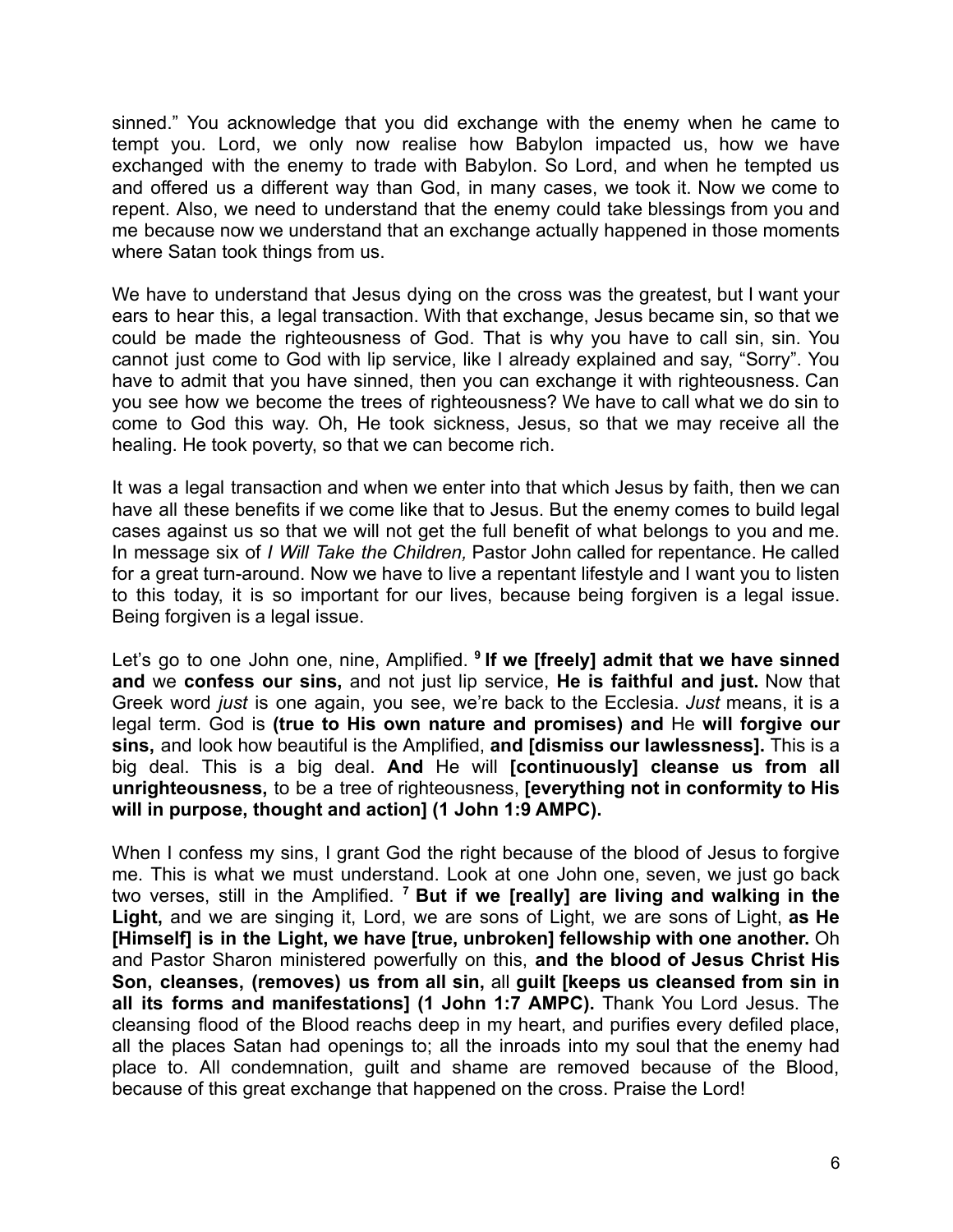Now, Satan understands this very well. I did not really want it to go into this direction, but the Holy Spirit was very clear, He wanted to go into this direction. Satan understands this. The enemy does not want you and me to repent. Satan wants us to stay stuck in the exchanges that we've already made with him. That is why the Apostle Peter taught us in one Peter one, five, you are going to see something powerful today here. Also, from the New King James. The Apostle Peter says, Heritage of Faith people **<sup>5</sup> Be sober, be vigilant; because your adversary the devil walks about like a roaring lion, seeking whom he may devour (1 Peter 1:5 NKJV).** Now the word in Greek here, *adversary* in one Peter five and in Luke 18, I am going to talk about that, where the widow woman comes and says to the Judge, *Defend, protect and avenge me from my adversary,* is the same word. God had to show this to me and He did this because of the messages that came. The word *adversary* in Greek means: *antidikos*. It means, one who brings a law-suite. It's a legal position. Sin allows Satan to come against you and me legally. That is why repentance is so important. When we do that, God forgives us and dismisses our lawlessness. Very important to understand today about trading and exchanging, it is a spiritual activity. That's why we have to come to God, also, in the way that we come to God, is we have to come to God as the Judge of the whole earth, and we are going to look at it.

Please look at Colossians chapter three verse one to four, Passion Translation that Pastor John is sharing with us from the beginning of *Blow Your Mind (Power of Resurrection)*. **<sup>1</sup> Christ's resurrection is** my and **your resurrection too**. That power is at work in you and me. That **is why we are to yearn for all that** which **is above, for that's where Christ sits enthroned at the place of all power, honour and authority!** It's above. Verse two, **<sup>2</sup> Yes, feast on all the treasures of the heavenly realm.** We're now going to look at heavenly places today, **and fill your thoughts with heavenly realities, and not with the distractions of the natural realm.** The third verse. **<sup>3</sup> Your crucifixion with Christ has severed the tie to this life, and now your true life is hidden away in God in Christ. <sup>4</sup> And as Christ Himself is seen for who He really is, who you really are will also be revealed, for you are now one with Him in glory! (Colossians 3:1-4 TPT).** We are to yearn for that which is above, fill your thoughts with heavenly, heavenly realities.

God has prepared a place for us, heavenly places. Let's see if that is scripturally correct. Let's go to Ephesians two verse five to six, in the New King James. The Apostle Paul says, **<sup>5</sup> even when** you **were dead in** your **trespasses**, you see the exchange. God took our sin, and He gave us His righteousness. And when it comes to healing, He was bruised for our iniquities, for our transgressions. **When** you **were dead in trespasses,** you are now, God **made us alive together with Christ (by grace** we **have been saved)**. Thank You, Lord.

But now look at verse six, **<sup>6</sup> and raised us up together, and made us sit together in the heavenly places (Ephesians 2:5-6 NKJV).** Heavenly places, fill your thoughts with heavenly realities. Verse six says, "We are seated in heavenly places." The Lord desires us to wake up to new realities. Like Pastor John said, *Many Christians simply allow the*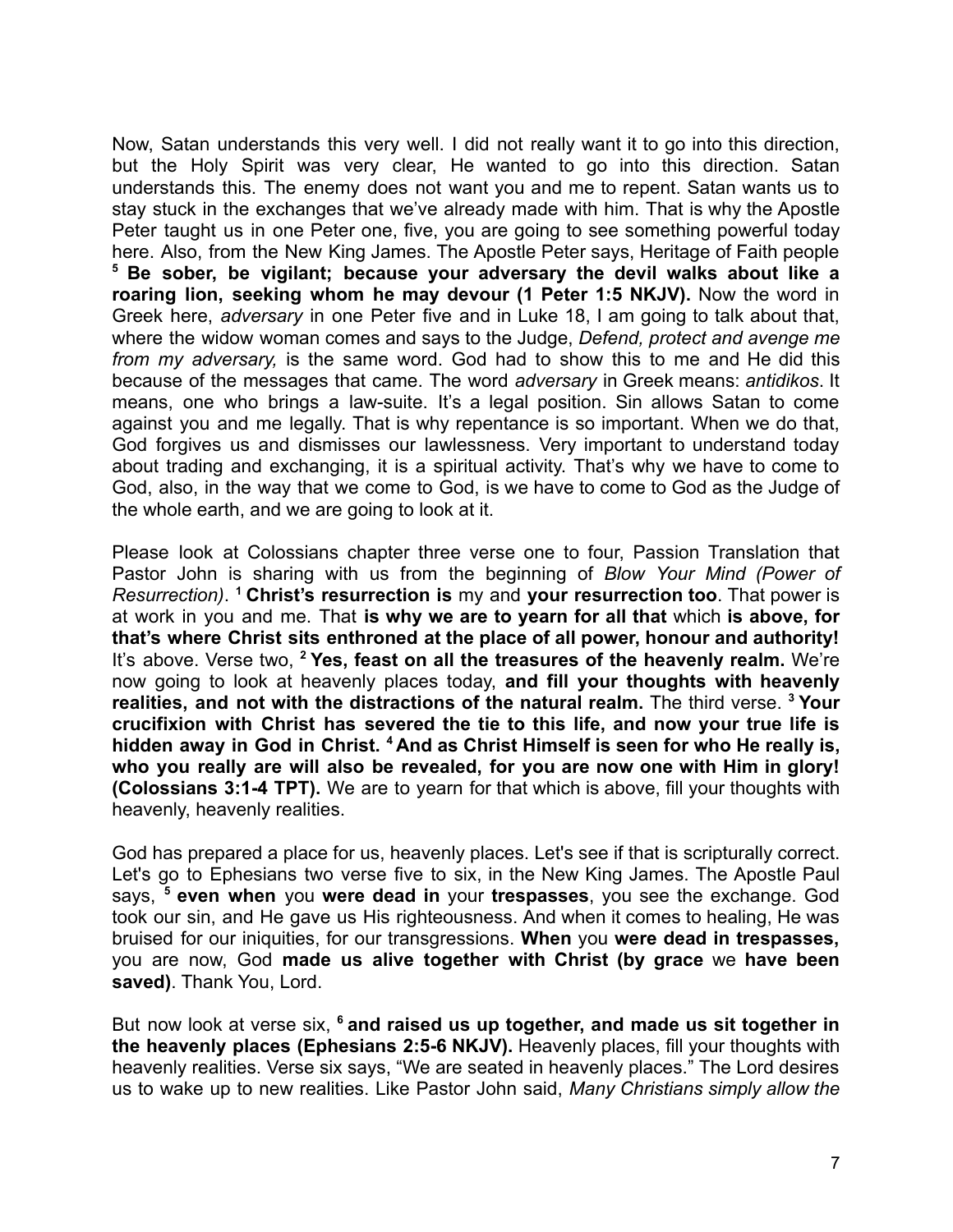*natural scene realm to influence them more than the spiritual realm.* So we have to understand that the heavenly places that we are sitting in, in Christ Jesus, that we have to be influenced, and we have to understand much more about these heavenly places where we are sitting. We have to blow our minds.

Pastor Sharon has shared with us how to come to God, the Judge of the whole earth, to come and claim what the enemy took from us. What does it mean to come to God as the Judge? Let's go to John 14, I want to start there. Then we're going to see what it means for you and me to come to the Judge of the whole earth.

John 14 is a very powerful passage of scripture that Pastor Sharon ministered about, **<sup>1</sup> Let not your heart be troubled; you believe in God, believe also in Me. <sup>2</sup> In My Father's house are many mansions; if it were not so, I would have told you. I go to** prepare a place for you. <sup>3</sup> And if I go and prepare a place for you, I will come again **and receive you to Myself; that where I am, there you may be also. <sup>4</sup> And where I go you know, and the way you know (John 14:1-4 NKJV).** Pastor Sharon shared so beautifully several times with us, this word *mansion*, God is not talking about building you and me a big house in heaven. This is not what God is saying here. This word *mansion* means dwelling place. It's the Greek word *moné*, to abide, to moné with God. We're in spiritual places with God, where we abide with Him, we come to moné with him. God is revealing to us in His Word that those places, and there are many in the spirit, I'm just going to talk about two this morning, those places that when we come and abide with Him, we are with Him in those places.

So the first place that I want to show you what the word says, is Matthew six verse six, please go there. I'm reading from the New King James. I want to tell you, this is where I open my Bible in the morning. Oh, I love God, I love to come to Him in this way. **<sup>6</sup> But you, when you pray**, Christi **go into your room, and when you have shut your door, pray to your Father who is in the secret place;** this is a place that we come to moné with God, **and your Father who sees in secret will reward you openly (Matthew 6:6 NKJV)**

So, I personally do this, I come in the morning, and this is where I start. God's Word says, *Go into your room, close your door, and pray to your Father, who is in this secret place.* This is a spiritual place. Remember, the Holy Spirit just showed us in Ephesians two, we are setting in heavenly places where we can dwell and moné with God. This is a spiritual place where you very personally come and dwell with God. Now in this place, and this is how I do it, I come to talk to God here. This is where I say, "Good morning, Father, in the name of Jesus." I come to talk to God here. This is where I sing to God, when I open the book of Psalms, the way Pastor Sharon taught us. It's very personal, I close my door. It's just me and my Lord. In this place is where I come to ask my Father. You see, I've come to my heavenly Father. This is a different place to where we go in when we go to stand before the Judge. Also in this place in the secret place, is where I come to cast my cares upon the Lord, and you must see my list. You should have a list as well, where you have to come and cast your cares. Get Brother Hagin's book, our first year, Prayer study book. People, there are many prayers that you're not supposed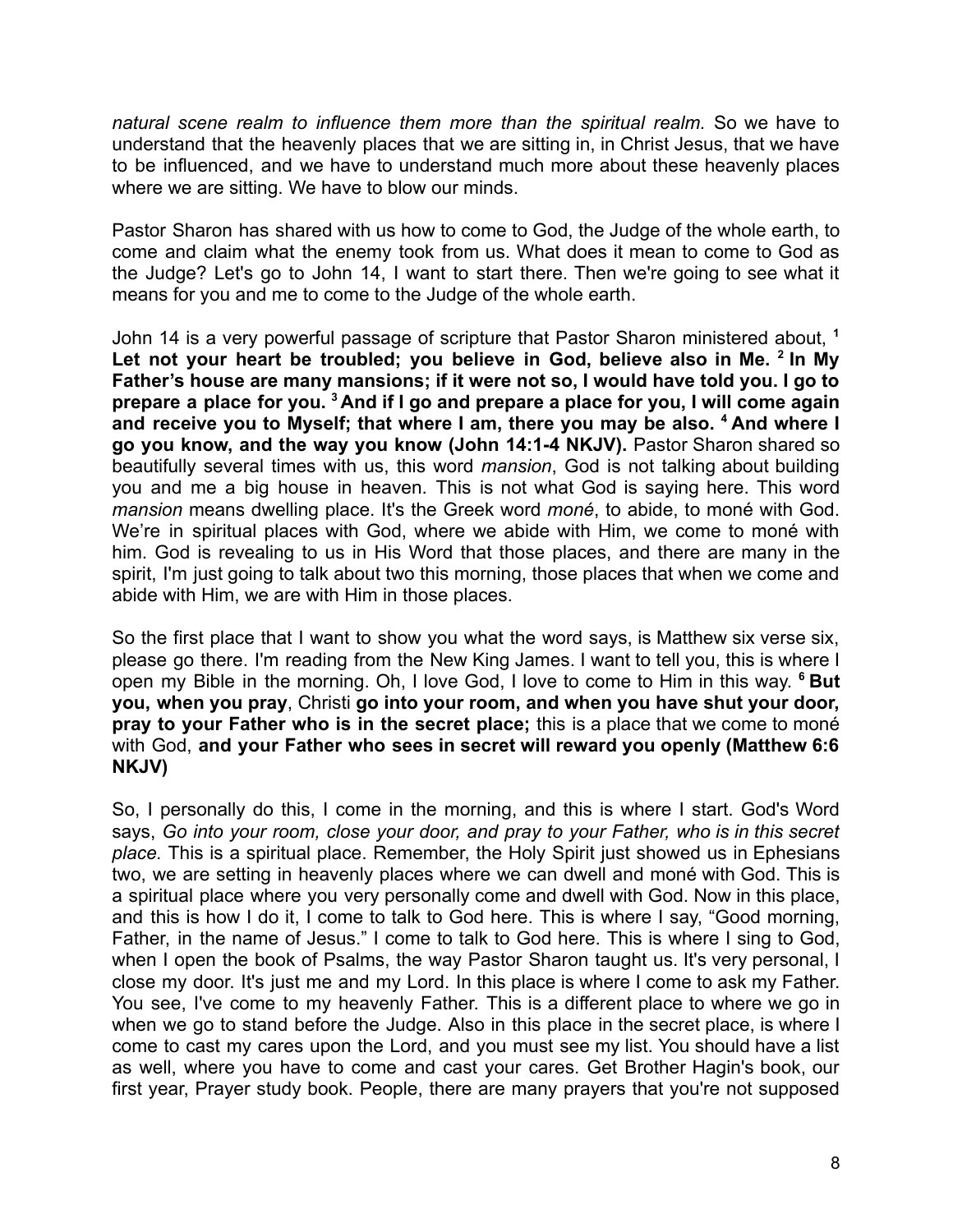to pray about, because when you cast your cares, then God can do something about it. I'm just putting that something in here by the Holy Spirit.

That's the first place I had to get, when Pastor Sharon shared John 14, I said, "Lord, I never saw that in this place I come to moné with You, but it's You and me very personally. I ask You, I cast my cares, I sing to You in this place." But then there's another place that Jesus said I can come to in prayer. I really remember what happened to me when Pastor John shared with us Luke 18, the first time. I mean, by the grace of God, I just saw it.

Let's go to Luke 18, verse one to three, in the Amplified. Pastor John brought us this word. **<sup>1</sup> ALSO [Jesus] told them a parable to the effect that they ought always to pray and not to turn coward (faint, lose heart, and give up)**. So I want you to see that our Lord Jesus is teaching His disciples in this place about prayer. Then He said about prayer, **2 In a certain city there was a judge who neither reverenced and feared God nor respected or considered man.** But verse three says, **<sup>3</sup> And there was a widow in that city who kept coming to him and saying, Protect and defend and give me justice against my adversary" (Luke 18:1-3 AMPC)**. The one who brings a lawsuit. This was huge to me when Pastor John ministered about Luke 18. That was just when Pastor Sharon ministered about coming to the Judge and claim what Satan stole from you.

The Lord showed me that prayer in this place, it's another spiritual place, but prayer in this place is not the same as prayer in Matthew five; in the secret place with God. The Lord showed me that this is a different way to *moné*, with Him. I'm still with God in this place, I am with Him, but this time, I'm with the Judge of the whole earth.

Here in Luke 18, God has placed prayer before the Judge of the whole earth. Prayer in this place, and this is what changed many things for me when Pastor John and Sharon brought the messages. Prayer before the Judge can do what prayer cannot do in the secret place. God has given us many places, heavenly places, different ways to come and be with Him. Our sins and transgressions have given the enemy legal right to take our blessings and our resources from us. Before the cross that legal right stood against us and that was the reason, the enemy could hold on to your stuff. But the exchange of Jesus on the cross changed all of that.

The redeeming sacrifice of Jesus Christ erased the enemy's legal right against us. That's why Pastor Sharon brought us *Move the Hand of God*, that powerful message of Brother Jerry, *Claim Back what the Enemy Took from You*. A powerful message brought by Dr Jerry. Pastor Sharon shared with us the Lord said to Brother Jerry, "My people are letting their adversary get away with too much, and they are not making him pay for what he has put them through." Brother Jerry said, "You are letting the devil off too lightly. You are not making him pay for damages. You are not taking what belongs to you." Now this is personally for your family and for our nation. God said through Brother Jerry, and we sell that CD *Move the Hand of God*, it's right here when you go out today. God says, "Give Me an assignment. Appoint Me and give Me a commission." In the light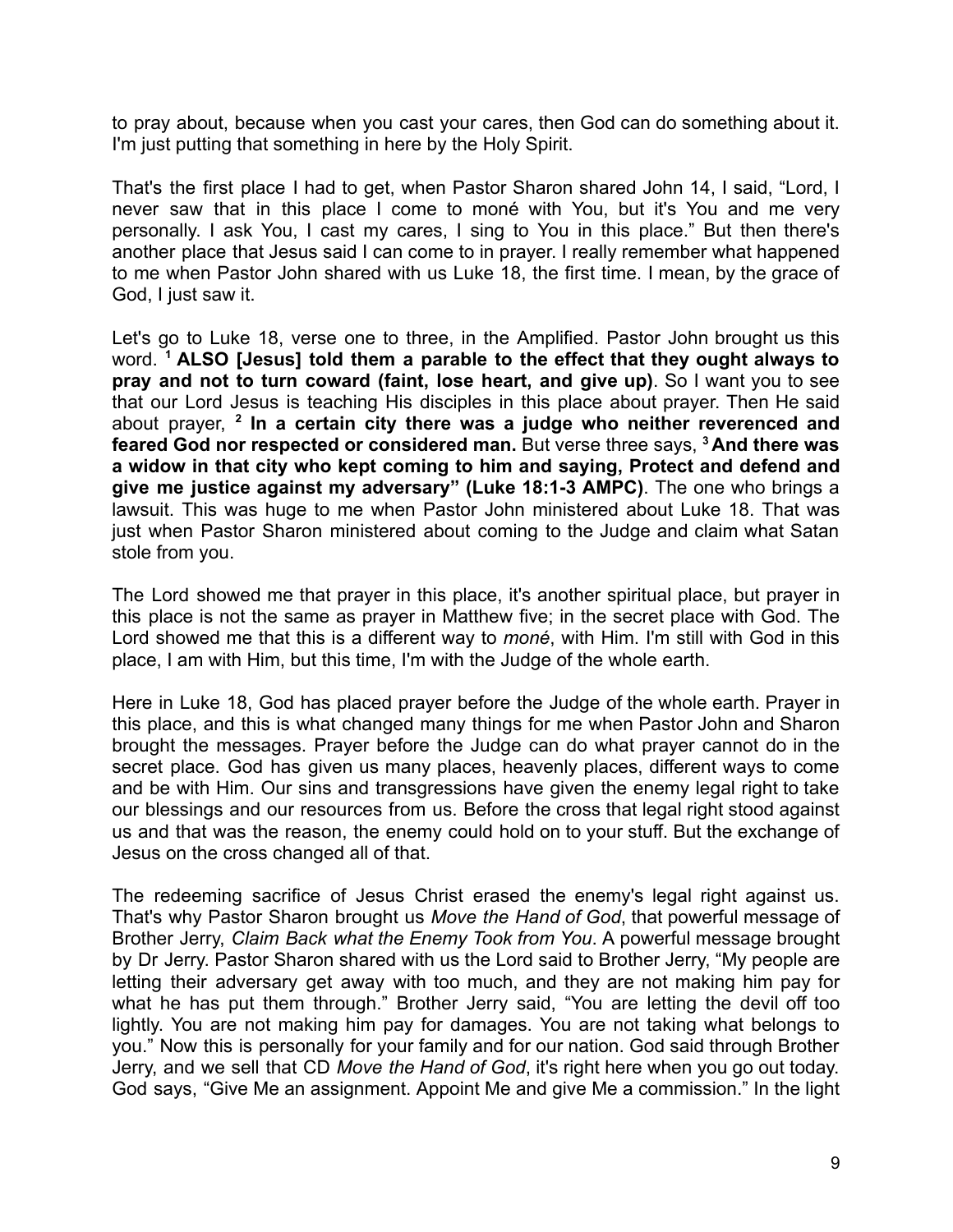of that revelation, God then opened Isaiah 43 to me. Please go there in your bibles also the New King James.

**25 I**, verse 25, Isaiah 43, **I am He** who's blotting **out your transgressions for My sake,** it's part of the exchange. **And I will not remember your sins.** Why did God not stop there? God says, "I'm blotting out your transgressions, and you've repented. I will not remember your sins anymore." He did not stop there. Look at verse 26. But **<sup>26</sup> put Me in remembrance; let us contend,** and of course, then I had to smile, **state your case (Isaiah 43:25-26 NKJV).** But in 2020 the Lord open this passage of scripture to me. It was just after Pastor Sharon brought the message *Having Therefore Boldness Part Seven: State Your Claim*. The Lord said to me, and He said to me, "Christi, come and contained with Me." I really did not immediately understand what the Lord was telling me because I was always pressing, waging a good warfare in all of the messages. I've put my foot in the message, and I would come and press for all the things that God showed me very powerfully.

Then in my spirit, I knew God was asking me to content. I thought I was and I was pressing till God opened up Isaiah 43 to me. This was also just after Pastor John ministered on Luke 18. One morning, and I went and I looked at the word because I just knew the Holy Spirit would not leave me alone. I was in awe. It was exactly what Pastor John was ministering about Luke 18. This widow woman coming to the judge saying, "Defend me, protect me, avenge me speedily from my adversary." Because the Lord had to show me the Hebrew word for *contend* means *to start a litigation process*, not just press with prayer. Start a litigation process, start a legal process, a judicial contest to enforce your legal rights. I was in awe. Now I want you to look at verse 26 again. **<sup>26</sup> Put Me in remembrance.** This is what you've got a choice to do today. **Let us contend**, that means you have to come before the Judge of the whole earth. That means if you've never done that, even when Pastor Sharon brought the Word, this is a time for you to understand that you can come to be with God in this way as well. **Together**, and then of course I smiled, **state your case (Isaiah 43:26 NKJV).** What is your case? Is it that you come to exchange your ashes for His beauty? What God did for us on the cross for healing? By faith, ask that the verdict of the cross be executed on your behalf.

This is a wonderful thing, to come and exchange with our Lord Jesus because of what He did. Jesus was teaching His disciples to pray in Matthew five, "Go into your inner room." Jesus taught them, "Close your door, come to the Father who is in the secret place." But later we see that Jesus went on in Luke 18. Jesus is still the One teaching on prayer, but this time, Jesus puts prayer in a judicial place before the Judge of the whole earth.

Now, I did not ask the team to put this scripture on, will you please go to Hebrews chapter 12? I did not think to go there today. *In the light of the Ecclesia*, I went there a couple of times. Just if you wonder, in the New Testament, what we are talking about Hebrews 12, 22 to 24, please New King James. I did that, and I know there's a lot to talk about here, that Satan was kicked off the mountain of the Lord. The mountain of the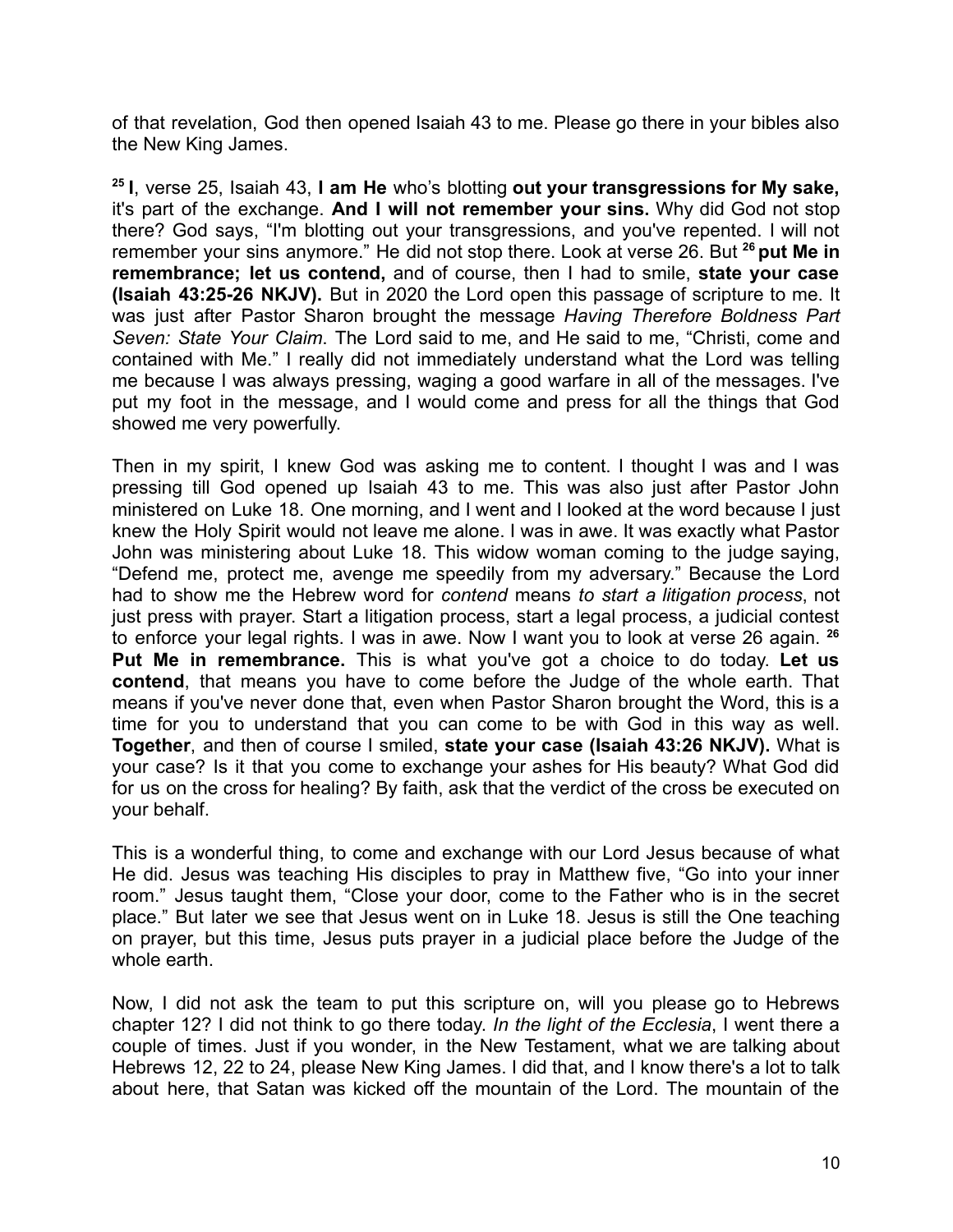Lord is Zion, the Church. He was kicked out of it. Where did we come to? Where are we today, because we are born again? Look at verse 22.

For the A-team the other day, I said to them, I quickly want your ear to listen to what's happening here. We've read it in the past. But maybe for a moment this morning, you're going to take note to the place that you have come to. I want you to even if you have a highlighter, mark the word *to* verse 22, to verse 24. **<sup>22</sup> But you have come to Mount Zion**, there's the mountain, the place of government, it's the Church, it's legal. It has to do with everything in the Ecclesia. **You have come to Mount Zion and to the city of the living God, the heavenly Jerusalem, <sup>23</sup> to the** great **company of angels, to the general assembly,** the Ecclesia, **the church of the firstborn who are registered in heaven,** in our case, because of the apostolic mantel that's upon Pastor John. Listen to the next one. You have come **to God, the Judge of all.** Can you see that you have come to that place. That place, He doesn't stop there. You have come to this **spirit of just made made perfect**. Verse 24, **<sup>24</sup> You have come to Jesus the Mediator of a new covenant, and** you have come **to the blood of sprinkling that speaks of better things (Hebrews 12:22-24 NKJV).** We have come to this place, and God wants us to come and exchange and get back what the enemy stole from us. Because we're going to end today to see why our exchange is so powerful, because God wants His kingdom to increase on the earth.

So, Jesus knew that we need to claim back what the enemy stole from us. The enemy, and this is what I want you really to hear today in your personal capacity. The enemy will not just return everything that was stolen. He's a liar and he's a thief, he keeps it till we come to lay a legal claim to get it back. It's not just going to fall on you and me. Satan knows that Jesus nullified the trade. He knows the blood of Jesus removed his legal right to take your blessings but he wants to know if you know. Because "My people," God does not say the world, "My people perish because of a lack of knowledge." So, if you know what the blood of Jesus really did for you, he is holding on to your stuff till you claim it back. Your provision and your destiny. How do you do that? In Hebrews 12, "I come to the Judge of the whole earth. And I thank You, Lord, for my legal document. I come for my legal document and I come to exchange everything that the enemy stole from me, I take it back, I claim it back." Of course, it's in the wonderful teaching of Pastor Sharon the 24th of May 2020, and of course, she shared everything how Brother Jerry shared that word with us.

So, *to redeem*. The work of the cross reversed every curse and overcame every sickness and disease and poverty. The blood of Jesus has the power to annul every wrong exchange you and me ever made, and to defeat every enemy and to redeem every purpose for which we were created. Jesus made the exchange, He paid the price so that we can claim back everything that we have lost. So, praise the Lord. God is calling us to come out of Babylon, to exchange, but the question is with God, or will you keep on exchanging with Babylon? God is entrusting us with time or to put it in a much better way, the way Pastor John shared with us, God is entrusting us with energy, with gifts, anointings, many, many valuable things. How we trade and exchange with these currencies will determine what we gain. Remember these currencies, energy, gifts,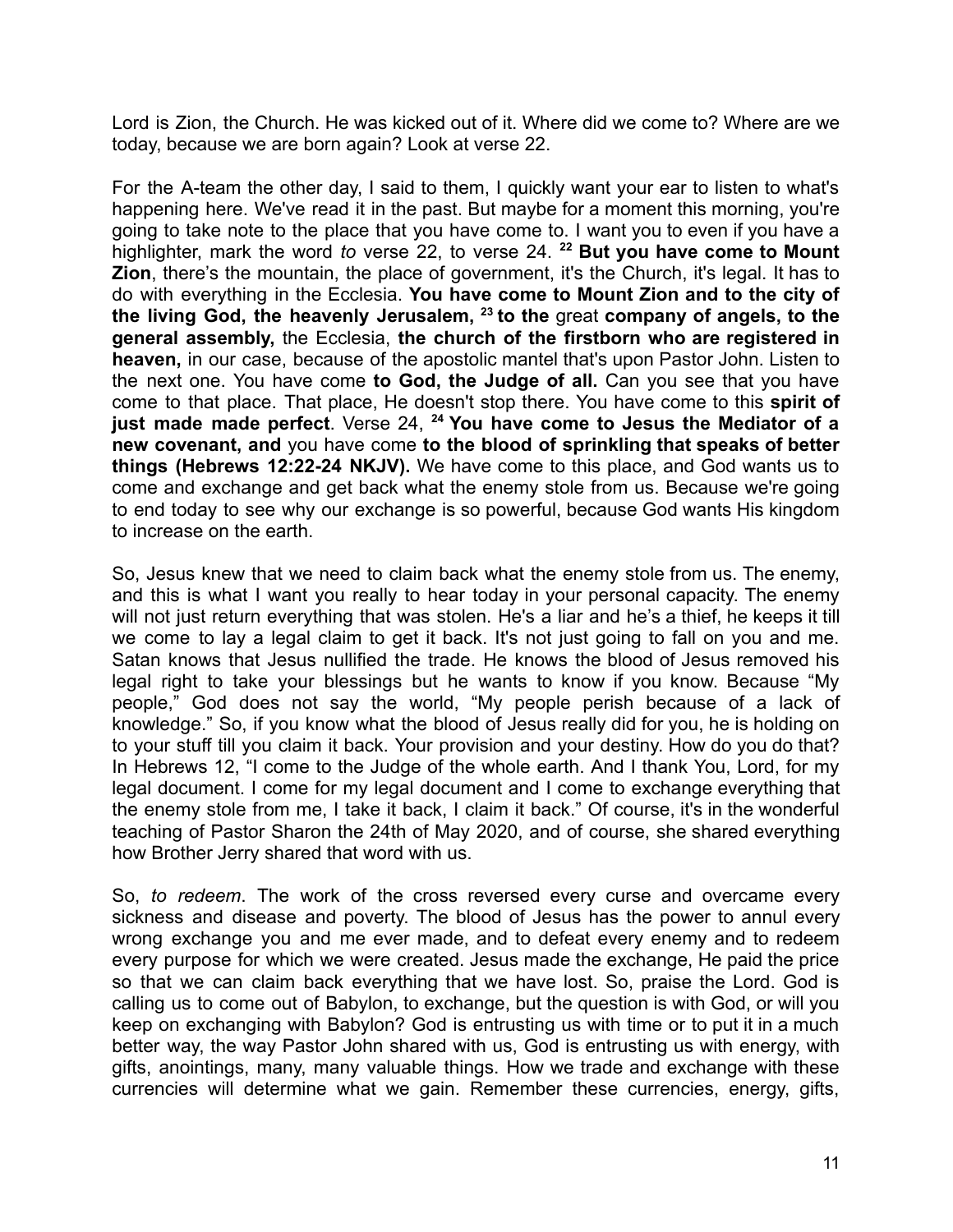opportunities that we receive from Jesus will determine how much we gain and what we gain. Very important. It's not to say we are going to gain eternal things.

Just look at Luke 19, verse 12, to 13. In the old King James, we've looked at it last week. Here He says, **<sup>12</sup> A certain nobleman went into a far country to receive for himself a kingdom, and to return. <sup>13</sup> And he called his ten servants and delivered them ten pounds,** each **and said unto them,** occupy till I come. So, God wants us to occupy till He is coming back, our Lord Jesus. Look at verse 15. **<sup>15</sup> And it came to pass that when he had returned, having received the kingdom, then he commanded these servants to be called unto him, to whom he had given the money, that he might know how much every man had gained by trading (Luke 19:12-15 KJV).**

This is very important. We all exchange everyday. We all will gain some things, some eternal treasures, or some chasing, because of what yourself oneness wants, because you love what the world is offering you. Listen to this, how you choose to exchange here and now, that will define you in the kingdom of God. God knows exactly what's going on in our choices every single day.

The reason that God will reward faithful exchanging with authorities over cities, and I cannot go into that too much today, is because these sons of God understand stewardship. They understand what belongs to God and not to them. Only faithful sons of God understand what it means to exchange with God's plan, and not their own. Our heavenly Father is looking for faithful sons, who are listening to Him, who are about and listen to this, about their Father's business and not Babylon's business. God's business is about establishing His kingdom on earth as it is in heaven. When God created the earth, and He gave dominion to Adam and Eve, through Adam and Eve, God wanted His kingdom to increase. He still wants that, because God wanted to dwell in the midst of them.

His presence here with His people, God instituted the principle of trading, exchanging not Satan, to bring increase to His kingdom. But this will be determined by my exchange, because my exchange will show who I worship. This is what I, and how I want to end today. Because again, with the foundation of last week, we are coming to the actual crucial point, that our exchange, what we exchange with and who, every single day, is actually showing who we worship, who we worship. Satan wanted a kingdom because he wanted to be worshiped just like God. Remember what Pastor John said, this is very important. Your will is your platform and God of course, He wants all of us to lay down our will. Your will is your platform, but your worship is your power.

Pastor John shared this example with us, *The ancient confrontation happens to every person. It happens in our hearts every single day. Satan will always use deceit and manipulation to get what he wants, by getting you to give up your covenant rights so that the devil can manipulate your power of your worship, for his good.*

So Pastor John used this sport example. When people go to a sport event, they are shouting for their team to score goals. They are out of their seats, giving their energy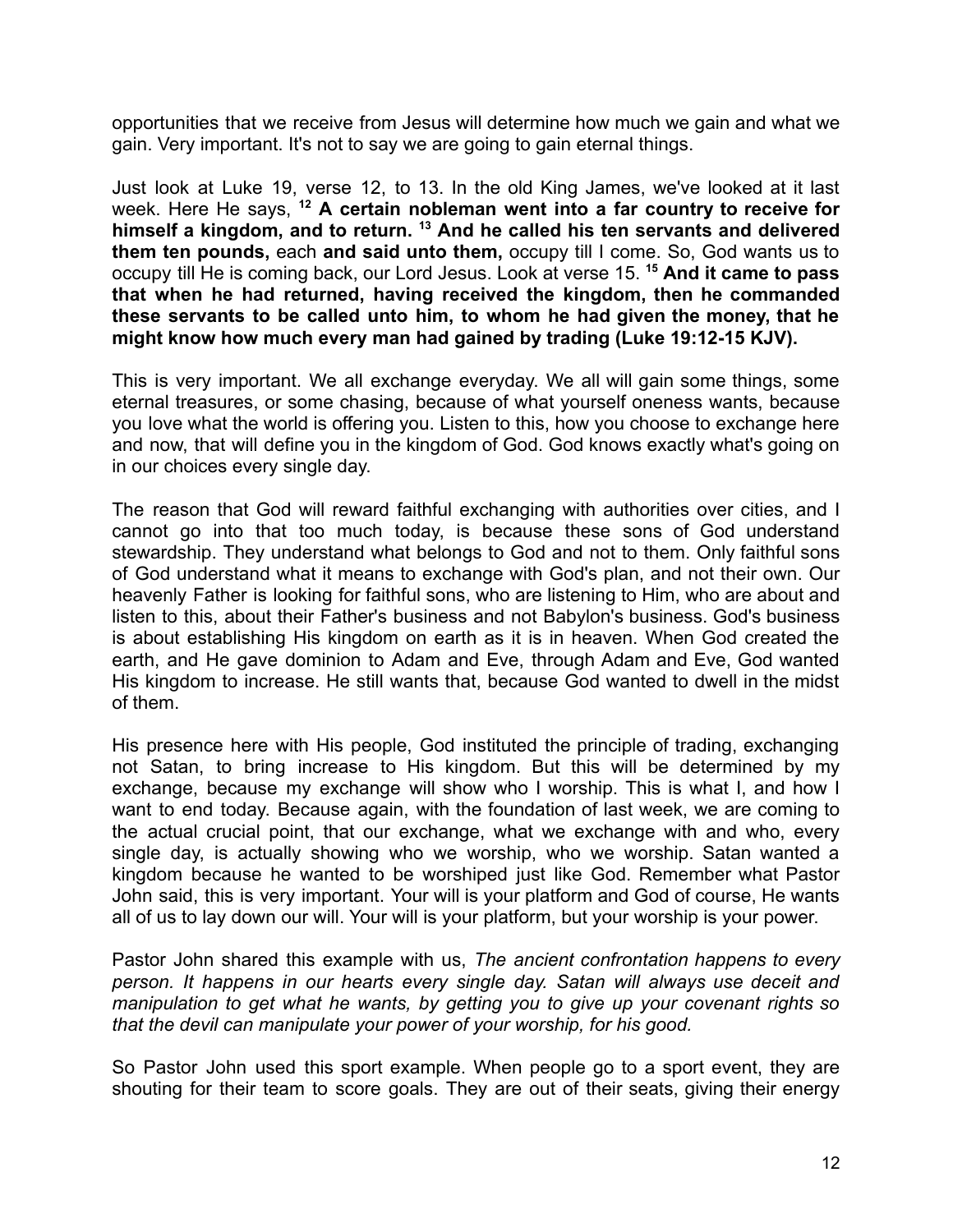and their time. What are they doing? They are busy celebrating a performance and their presence is actually giving adulation. It's giving praise to a performance. It is a platform for worship. People that worship their careers, worship their capability, their intellect and their education, but when we come to God to live for Him, we worship Him. We come to exchange with Him and we say to God, "We are here to love You first." My exchange and your exchange, you must understand this, will be your repentance, the laying down of your self-will. When you come to serve Him and you bring an offering, all of these are ways that you will come and show God that you worship Him and you love Him.

I'm finishing with Noah today, and Noah's only one of many powerful examples in the Bible. Let's see what Noah did in Genesis eight verse 15. I just want to add this because it's here in my notes, thank You Lord. Ja, I'm going to add it here because people worship performance. Pastor John said, *God has put all things*, just before we go to Genesis eight, *God has put all things under his feet and gave Jesus to be the head of all things to the Church. Not to Wall Street, because that's where the world is trading; not to the Stock Exchange, the world is trading there; nor to Cambridge education; nor to Harvard Philosophies,* Pastor John said. Because what's powerful, Pastor John made this powerful statement, *They are properly so full of the Harvard philosophies that they cannot hear God,* they cannot. *They are unlikely to hear what God is saying because they are listening to everybody else.* That's the way Babylon works. So I want you to see, here is Noah and he worshipped God, he exchanged with God.

Genesis eight verse 15 to 17, New King James. **<sup>15</sup> Then God spoke to Noah, saying, <sup>16</sup> "Go out of the ark, you and your wife, and your sons and your sons' wives with you. <sup>17</sup> Bring out with you every living thing of all flesh that** *is* **with you: birds and cattle and every creeping thing that creeps on the earth,** so what we see here is that, when Noah came out and all the animals came out with him, that must have been a moment. Wow, that must have been a moment. But what happened in those first moments with Noah? He chose to worship God. He chose to immediately in that new era, exchange with God.

Look at verse, still in chapter eight, verse 20 to 21. **<sup>20</sup> Then Noah built an altar to the Lord and took of every clean animal and every clean bird, and offered a burnt offering on the altar. And the Lord smelled a soothing aroma. And then the Lord said**, and we're going to look at what the Lord said, I'm going to go back there. The first thing Noah did was bringing something very valuable. You must remember, he could only bring a certain amount of animals. So in this new era of his life, he was worshiping God by taking something that was very precious. There was not four of every animal in that ark. But he took of that which was so precious in his life, to worship God. He built an altar. **And then** verse 21, **<sup>21</sup> the Lord smelled this soothing aroma. And then the Lord said in his heart, "I will never again, curse the ground for man's sake, although the imagination of man's heart is evil from his youth; nor will I again destroy every living thing as I have done" (Genesis 8:21 NKJV).**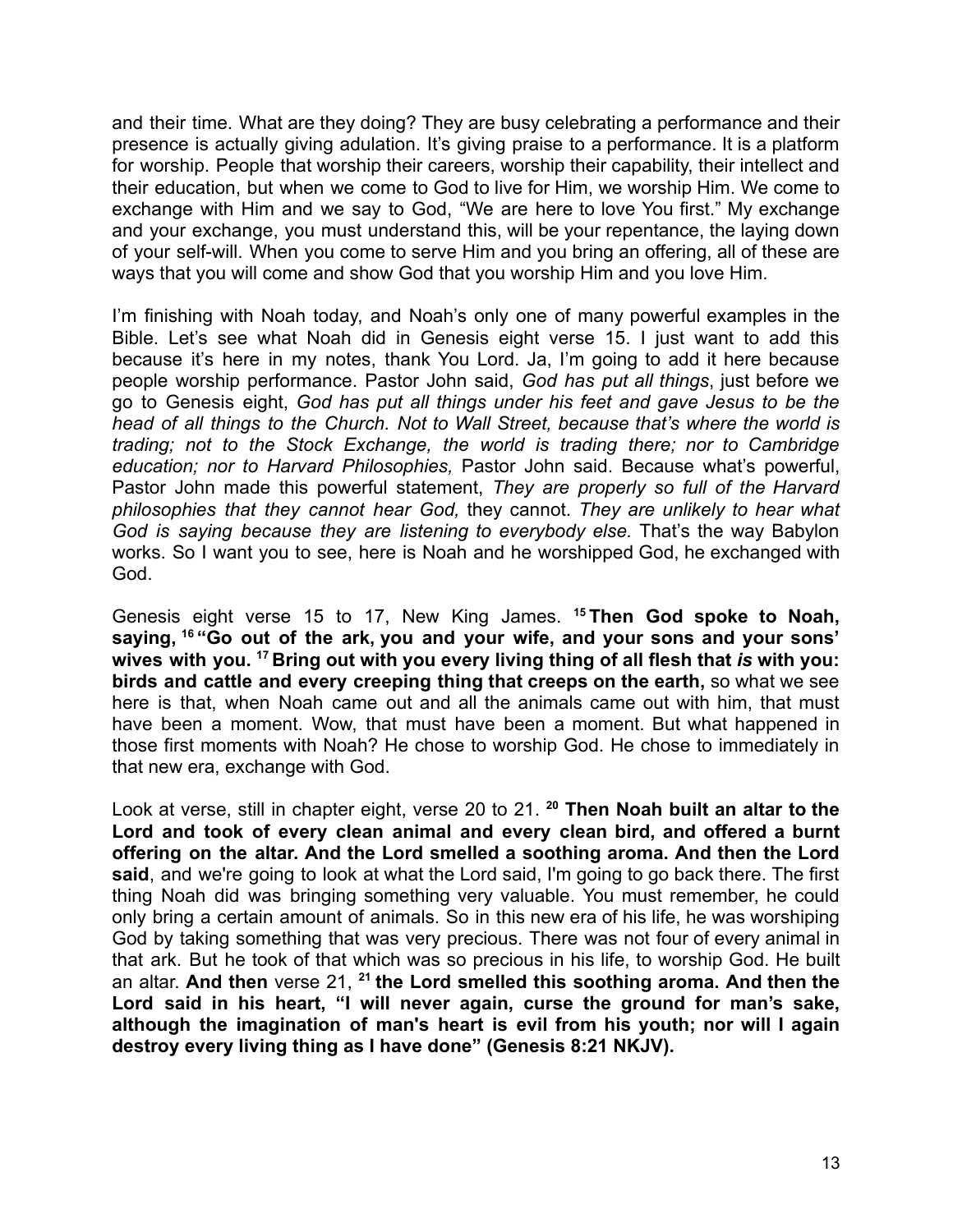Listen to what's happening here. The Lord did not smell the flesh of animals burning. That's not what happened here. The Lord saw Noah's heart. It was a sweet smelling aroma to God. Here Noah comes immediately after the flood to exchange with God. His exchange showed who he worshipped.

Now I want you to see what our exchange can bring because this is very important. Remember, our ability to exchange defines our personal economy, but it also affects everyone and everything around us. Our money as a voice. What we do in our worship and exchanging with God, is changing cities and it's changing nations. It's changing our families. I want to show you what happened with Noah. When Noah worshipped God with that sacrifice, see what God's reaction was in verse 21. God's smelling that sweet aroma, that Noah brought because he worshipped God, just there and then because of that exchange, that giving, God made a judicial decree that affected the whole earth, not just one man and his family.

God says, **nor will I ever again, destroy every living thing as I've done (Genesis 8:21 NKJV).** Because Noah came to exchange with God, God made a decree that has set things in order in the earth and released it from a curse. Do we really think that our exchange is not causing things to happen in our families, in our cities, and in our nation? This is so important. I know I'm ending with this today and I'm done. I just want to show you, us, in the New Testament, but that's why God wants a people. "Come out My people out of Babylon, worship Me, worship Me."

Now, here's the big question. Does my and your exchanges with God, do this same thing in the New Testament? Oh, yes. Let's go to Philippians chapter four, verse 14, in the New King James as I close. The Apostle Paul says, **<sup>14</sup> Nevertheless you have done well that you shared in my distress.** Verse 15, **<sup>15</sup> Now you Philippians know also that in the beginning of the gospel, when I departed from Macedonia, no church shared with me concerning giving and receiving but you only. <sup>16</sup> For even in Thessalonica you sent aid once and again for my necessities.** Verse 17, **<sup>17</sup> Not that I seek the gift, but I seek the fruit that abounds to your account.** Verse 18, **<sup>18</sup> Indeed I have all and abound. I am full, having received from Epaphroditus,** listen very carefully, **the things sent from you, a sweet-smelling aroma, an acceptable sacrifice,** like Noah, **well pleasing to God (Phillipians 4:14-18 NKJV).** All Glory to the Lord. All Glory to the Lord, for those who worship God, those who want to come and exchange with God. Just like in the days of Noah, the moment those people came to worship God, God had something to say through the Apostle Paul, **and My God shall supply all of your needs (Philippians 4:19 NKJV).**

God immediately had something to say about the way these people came to exchange. We serve a great God. My exchange, your exchange. That is what God is after. That is what God is after. Every time we exchange with God, bringing an offering, laying down yourself will, not to go where you want to go and do business, not to where you want to go buy stuff, not where you want to do things, because Babylon is giving you opportunities. Every time you lay yourself-will down, and we give Him our best, our first fruits, just what's sitting here today, and people there are many places where we are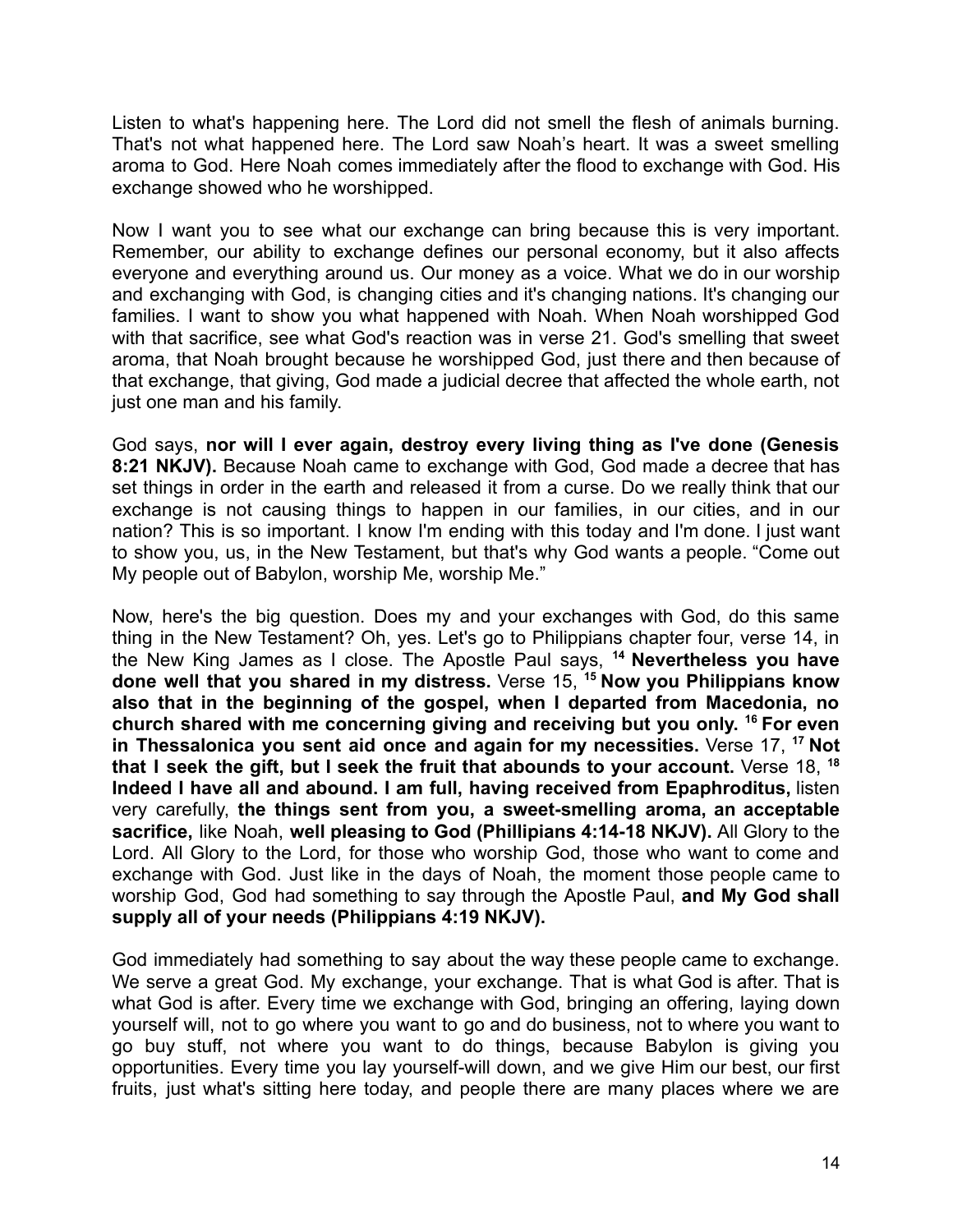giving God our first fruits, in this place where God is planting us. This is what God can do, to decree in our own lives, in our cities. This is how God can see how much you have gained by trading. This is a big deal in our living before God.

So Pastor John shared with us, oh, thank You Holy Spirit. Listen to what Pastor Sharon shared with us in message seven, *I Will Take the Children*. *God is giving us every opportunity so that our repentance can be beautiful. This change that is coming is like a sweet smelling aroma to God. Oh, Heritage or Faith people, they are repenting. God smells that sacrifice of your heart and He is pleased. He smells it. It's a sweet smell in Him because the hearts are changing and repenting.*

I am closing with Paster John's words. How I loved the title of his message, just before they went to America. *Flipping the Coin for Truth*. It's all about my and your exchange. I was sitting there and I was just smiling, I could not type fast enough on that Sunday. Pastor John said, *The mighty power that raised Jesus from the dead is the same power that lives in you and me. God gives us the wisdom and the revelation, and insight into mysteries that we cannot see by ourselves. He gives us all things in life. He protects our lives. He saves our lives. He brings wealth to us. He will bring a partner to your life. He will bring children into your life, if that is what you desire. God says, "I will nurture you, like a great father would nurture any child and it is in the church."*

Praise the Lord. Praise the Lord. Father, we just say we are coming out of Babylon. We understand much more about my exchange, your exchange everyday before the Lord. Let's pray. Father, we give You all the glory today, we just want to say thank You. Because, Lord, indeed You are helping us to come through, for bringing us to a standard of surrender, and repentance like never before. Christ's resurrection, we declare and decree that today, Christ's resurrection is our resurrection. Thank You that as we come, You are restoring and renewing all things in our lives. We are being raised to life by Your Holy Spirit. Lord, this is a great joy in our hearts. We hear Your messages, the resurrection power of God, being exerted in every area of our lives that we can come and exchange. As we receive that resurrection power, Lord, we declare and decree that we are being transformed into trees of righteousness, a planting of the Lord, in Heritage of Faith. Thank You Lord. Thank You for Your kindness and Your love, and that You have paid the price for everything on the cross. Lord Jesus, we give You all the glory, and all the praise today, Lord from our hearts.

Father, I bless Your people today in the name of Jesus, they are getting stronger and stronger through Your resurrection power every single day. They are blessed coming in and they are blessed going out. That blessing is working while they are sleeping. They are empowered to prosper in the name of Jesus. The Word and the blood of Jesus surrounds all of us and protecting us and Father, we believe what the prophets are saying and therefore we prosper. We are experiencing Your open hand with the fullness of blessings Lord. Supernatural, it is exactly what You do Lord. You know how to use words, supernatural, extraordinary and unusual provisions. Even, Lord, in the midst of chaos and disorder in the world. Father, this we believe, this we receive and we all say, Amen. Hallelujah.